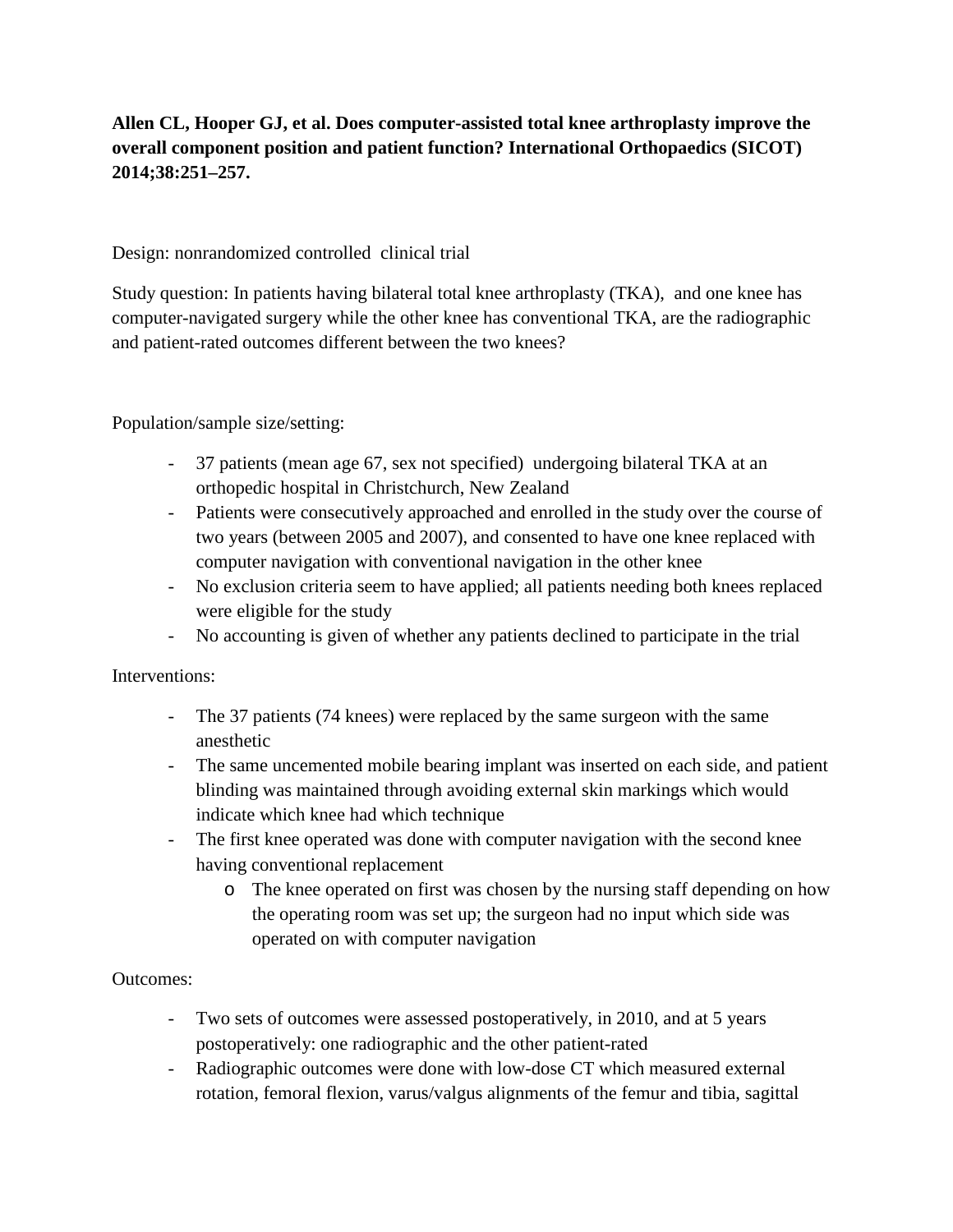alignment of the tibial component, and rotation of the tibial compared to the femoral prosthetic component

- More patients had computer navigation on the left knee (62.5%) than on the right knee
- The main patient-reported outcome was the High Activity Arthroplasty Score (HAAS), which was developed to assess how well an arthroplasty patient does highdemand activities (Talbot 2010) on four dimensions:
	- o Walking: 5 points for walking more than one hour over rough ground; 0 points for using a walker over short distances
	- o Running: 4 points for running more than 5 km; 0 points for cannot run
	- o Stair climbing: 3 points for climbing two stairs at a time, 0 points for cannot climb stairs
	- o Activity level: 6 points for completive sports such as singles tennis, running more than 10 km, or cycling more than 80 km; 0 points for housebound
	- o Patients were also asked which knee was better: the right, the left, or whether both knees were equal
- The CT-measured alignment measures did not differ between knees, and coronal alignment was 0-3° from neutral in all but four knees with alignment from 4-5° (two computer navigated and two conventional navigated knees)
- The HAAS was reported preoperatively (where the left and right knees were the same) but not postoperatively
- At 5 years, 32 patients remained (3 deceased and 2 emigrated of the original 37 patients), and 13 rated their conventionally navigated knee as better, 7 thought their computer navigated knee was better, and 12 thought their knees were the same

Authors' conclusions:

- Computer navigation did not improve alignment of the operated knee
- More patients had a better subjective outcome with the conventionally navigated knee than with the computer navigated knee

# Comments:

- For reasons not explained, the HAAS, which would be a useful instrument for assessing outcomes of TKA, was measured preoperatively but not postoperatively
- Although the allocation of knees was not randomized, there is no readily apparent source of bias in how the operating room had been set up, and the preoperative HAAS scores for the patients' knees was nearly equal, such that selection bias is not likely to be measureable
- There is an advantage in having each patient act as his or her own control, and in blinding the patients as to which knee had which technique